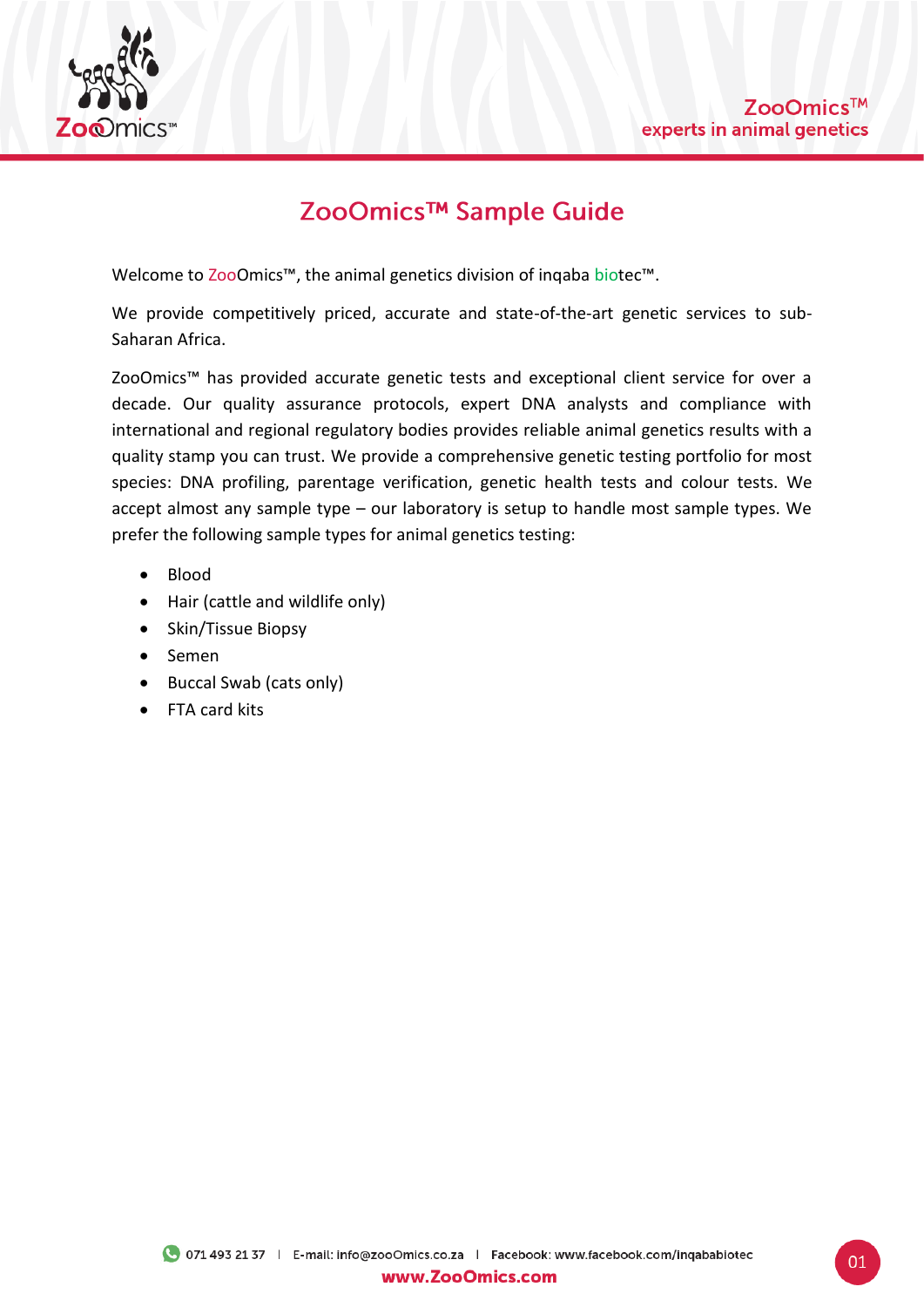

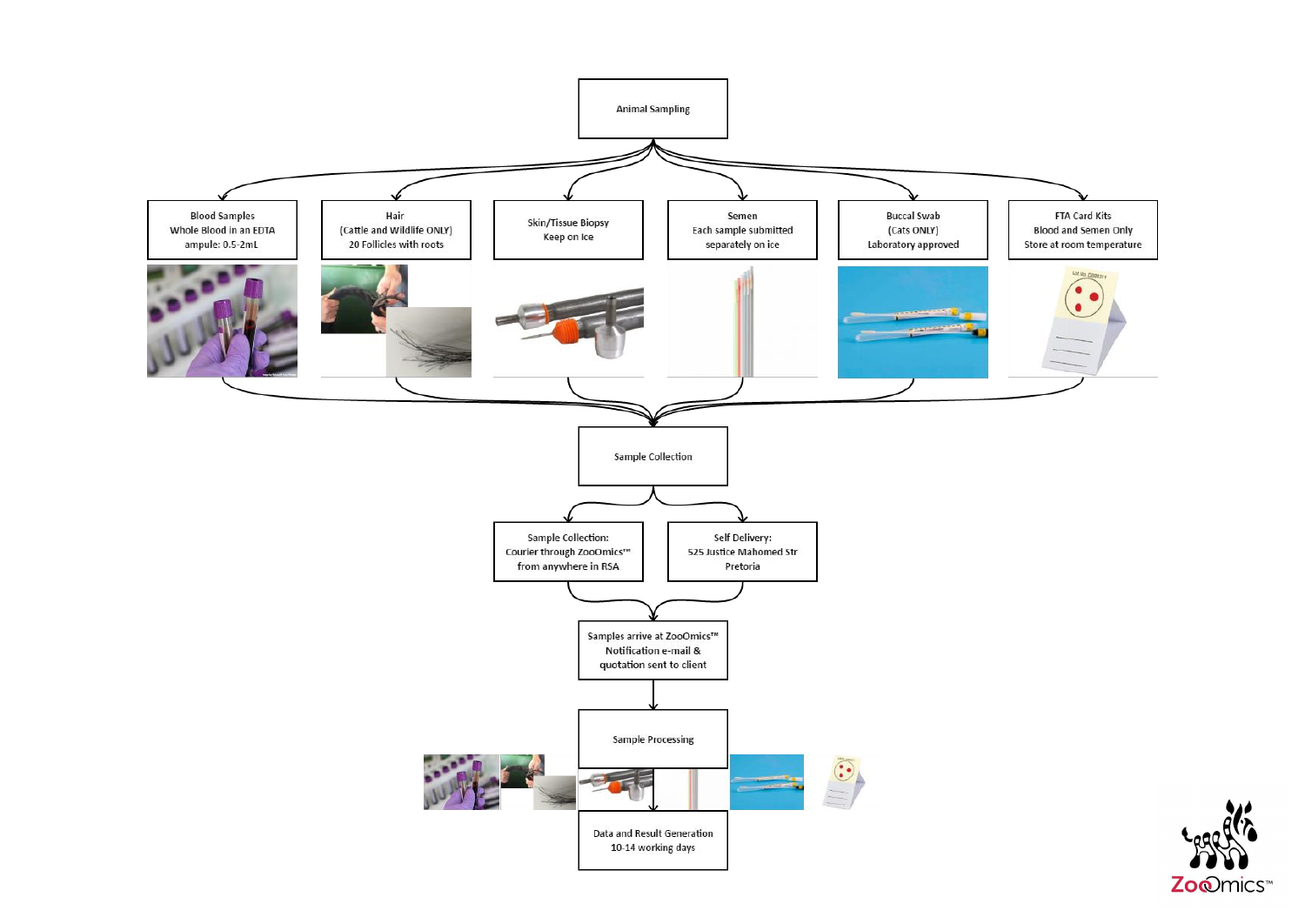

### **Blood samples**

We accept Whole Blood in an **EDTA ampule**: 0.5-2mL is more than sufficient. Please request your local veterinarian to collect the whole blood sample. Please **label** the EDTA blood ampule with the corresponding animal name, tag or microchip number. Please ensure that the EDTA blood ampule is submitted with the relevant ZooOmics™ **submission form**.



#### **Hair samples**



Hair must be **pulled** and NOT cut as DNA is contained in the hair root. Hair samples must be submitted **dry** and **clean** in an envelope provided by ZooOmics™. Collect **10-20 hairs** containing follicle and root by plucking the hair from the animal's tail using a pair of **pliers**. Please ensure that the hair sample(s) are submitted with the relevant ZooOmics™ **submission form**.

\*moisture affects the growth of bacteria and other organisms on the hair follicle

\*urine and faecal matter contain acids that affect the integrity of DNA

# **Tissue Biopsy**

Any instrument that is able to take a biopsy of tissue from an animal can be used. A **tissue punch** from an ear tag or during earmarking is ideal in cattle sampling. A **biopsy dart** is often the easiest tool when sampling wildlife. Please sterilise the instrument to prevent contamination between samples. Clearly label the tissue sample and submit with the relevant ZooOmics™ **submission form**.



## Semen

Semen samples can be submitted for most species. Used semen straws can be used for parentage

verification, provided there is material left within the semen straw. Semen straws should be sent by courier and packaged well (padded envelope) to prevent sample swapping, breakage and leaking.